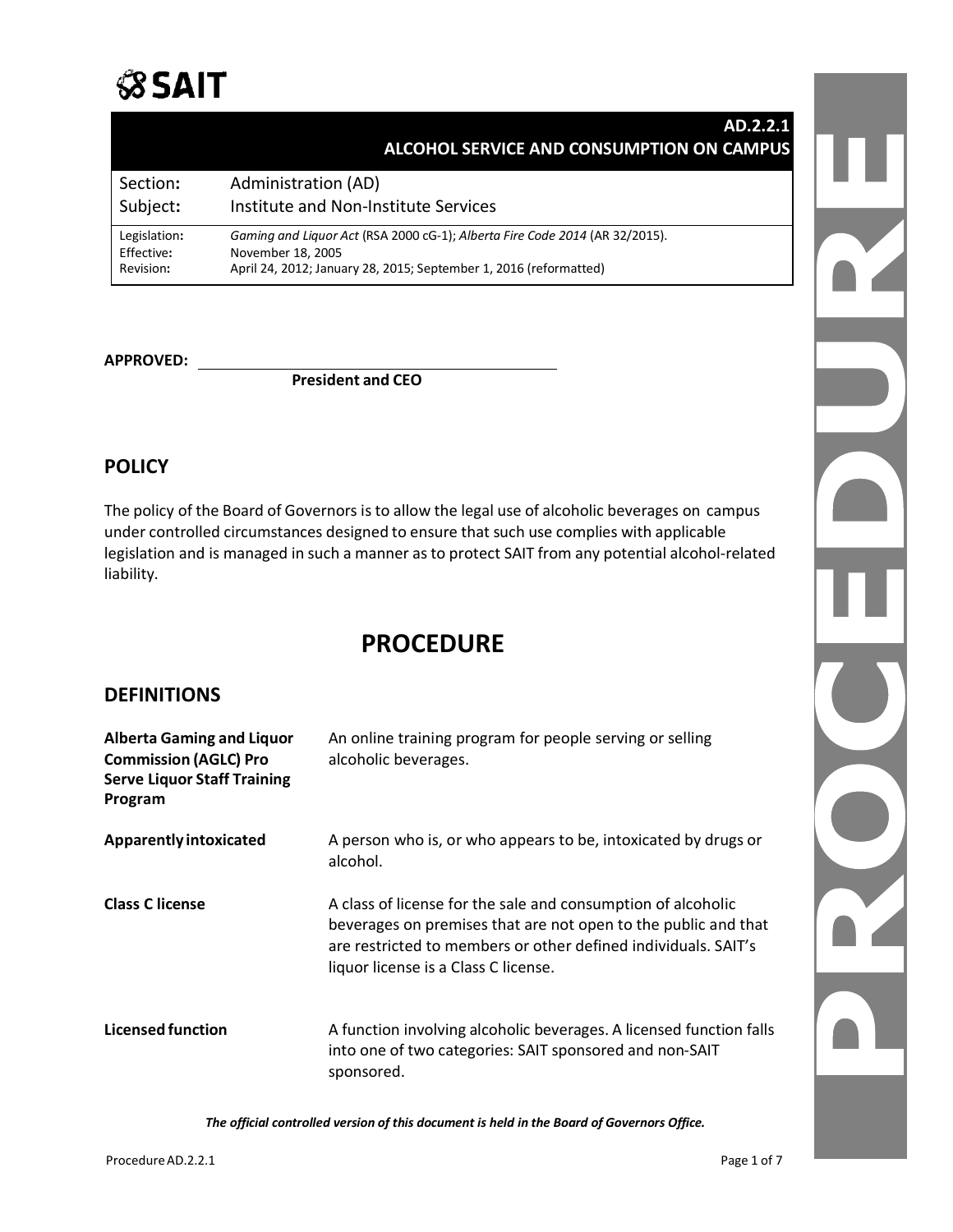

| <b>Licensed premises</b>       | A pre-authorized location indicated on SAIT's current liquor<br>license or a location approved through the liquor license<br>extension process.                                                                                                                                            |
|--------------------------------|--------------------------------------------------------------------------------------------------------------------------------------------------------------------------------------------------------------------------------------------------------------------------------------------|
| <b>Members</b>                 | SAIT employees, students and invited guests. Proof of<br>membership must be supplied upon demand.                                                                                                                                                                                          |
| Non-SAIT-sponsored<br>function | An event which SAIT has not organized but for which<br>SAIT has allowed an organization, group or individual to rent<br>space on its campus.                                                                                                                                               |
| <b>SAIT-sponsored function</b> | An event which SAIT has organized and which benefits SAIT. It is<br>not open to the public: attendance is limited to members of the<br>SAIT community and their invited guests. This includes but is not<br>limited to student functions, student club meetings and employee<br>functions. |

### **GOVERNINGPRINCIPLE**

1. This procedure applies to the main SAIT campus and to all satellite SAIT campuses.

### **PROCEDURE**

#### **A. Alcohol Service and Consumption Procedures**

- 1. Alcohol service and consumption may occur only at a pre-authorized location indicated on SAIT's current liquor license or at a location approved through the liquor license extension process, and only during the times specified on the permit for that location.
- 2. A copy of the current liquor license must be prominently displayed at the licensed premises.
- 3. Attendance must not exceed the maximum occupant load of the licensed premises or the limit approved for the function, including patio extensions, as stated on the Occupant Load Certificate issued pursuant to the *Alberta Fire Code 2014*.
- 4. A Commercial Services department representative or designate must supervise all licensed functions; alcoholic beverages cannot be served in the absence of such supervision.
- 5. Admission to a licensed function is restricted to members and the guests of the sponsoring organization, group or individual.
- 6. Promotion or advertising of a licensed function's activity that relates specifically to the drinking of alcoholic beverages: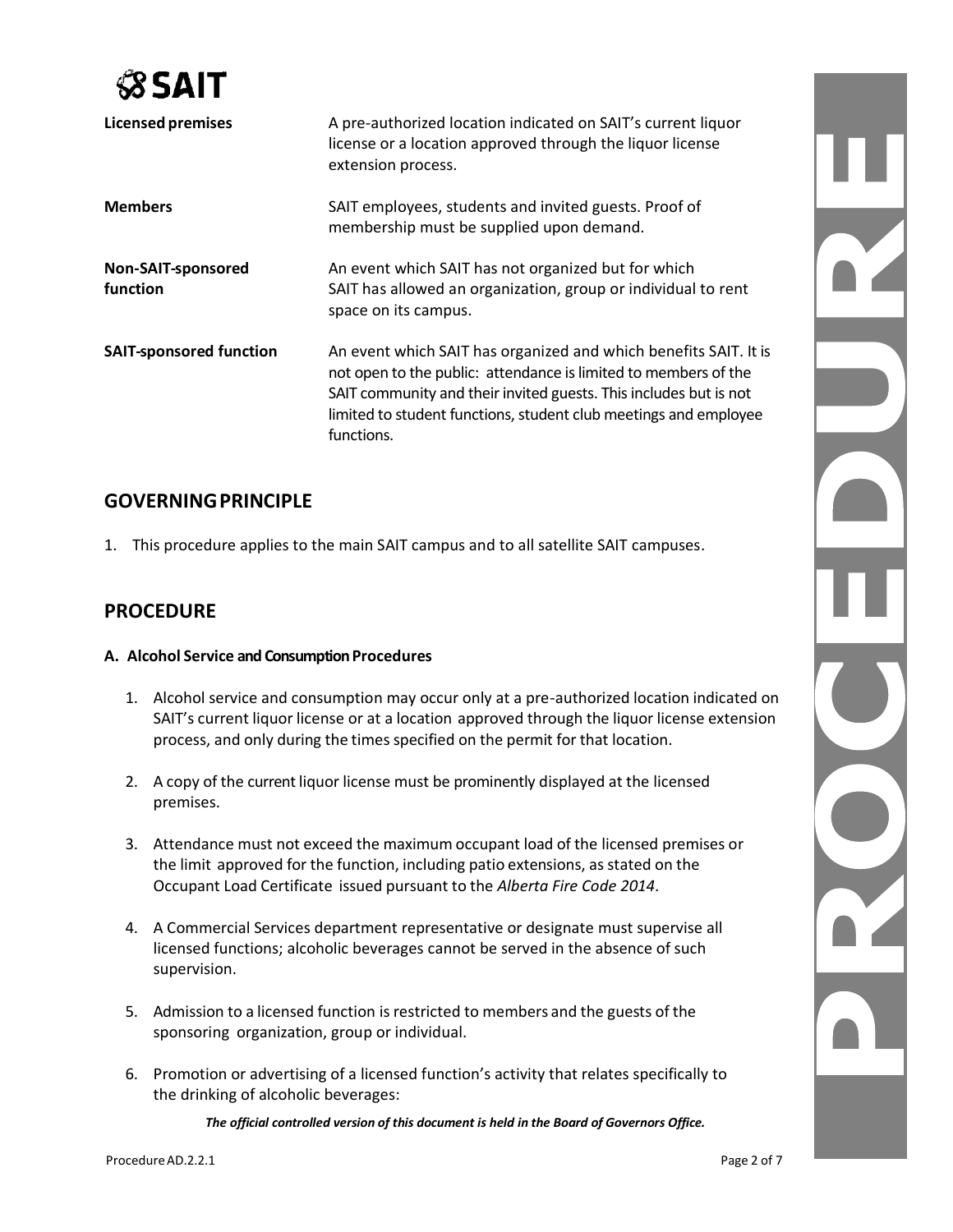

- a) May refer to the fact that it is licensed, but must not specifically refer to the type, brand and/or manufacturer of the alcohol to be served;
- b) Must indicate that admission is restricted to members and the guests of the sponsoring organization, group or individual; and
- c) Must refer to the availability of non-alcoholic beverages.
- 7. Alcohol shall not be used as an inducement to participate in the function. Games or contests which feature alcohol or which promote the use of alcohol are not permitted.
- 8. Donations of alcoholic beverages are not permitted.
- 9. As per SAIT's Class C license, liquor service is restricted to Monday to Sunday 11 am to 1 am (or midnight, in the case of patio liquor service), followed by a one-hour consumption period.
- 10. Only a person who is at least 18 years old and who has been designated as a server may have direct access to the alcoholic beverages being served at a licensed function.
- 11. A selection of food and non-alcoholic beverages must be provided. Before 2 pm, a patron who wishes to obtain liquor service must order and consume an individual meal. For example, one order of nachos for a table of five will not constitute an individual meal: each patron must order an individual meal in order to obtain liquor service. After 2 pm, patrons will be encouraged but not required to order meals.
- 12. A server may not serve an unopened container to a patron.
- 13. Consumption of alcoholic beverages is permitted only within the licensed premises. A patron is not permitted to leave the licensed premises with an alcoholic beverage.
- 14. An apparently intoxicated person is not allowed to enter a licensed function. An apparently intoxicated patron who is already in attendance may remain in the licensed premises but shall not be served, allowed to consume or be in possession of an alcoholic beverage. SAIT is legally obliged to refuse service to an apparently intoxicated person.
- 15. The appointed SAIT representative supervising the function or who is in charge of the licensed premises has the right to refuse service where a patron's conduct is in question.
- 16. A patron whose behavior is or becomes quarrelsome, inappropriate, riotous or disorderly, or who is engaged in illegal activities including but not limited to the sale of drugs, will be refused liquor service and will be removed from the licensed premises.
- 17. Reasonable efforts will be made to ensure the safe transport of an apparently intoxicated patron home through means such as the designated driver program, taxi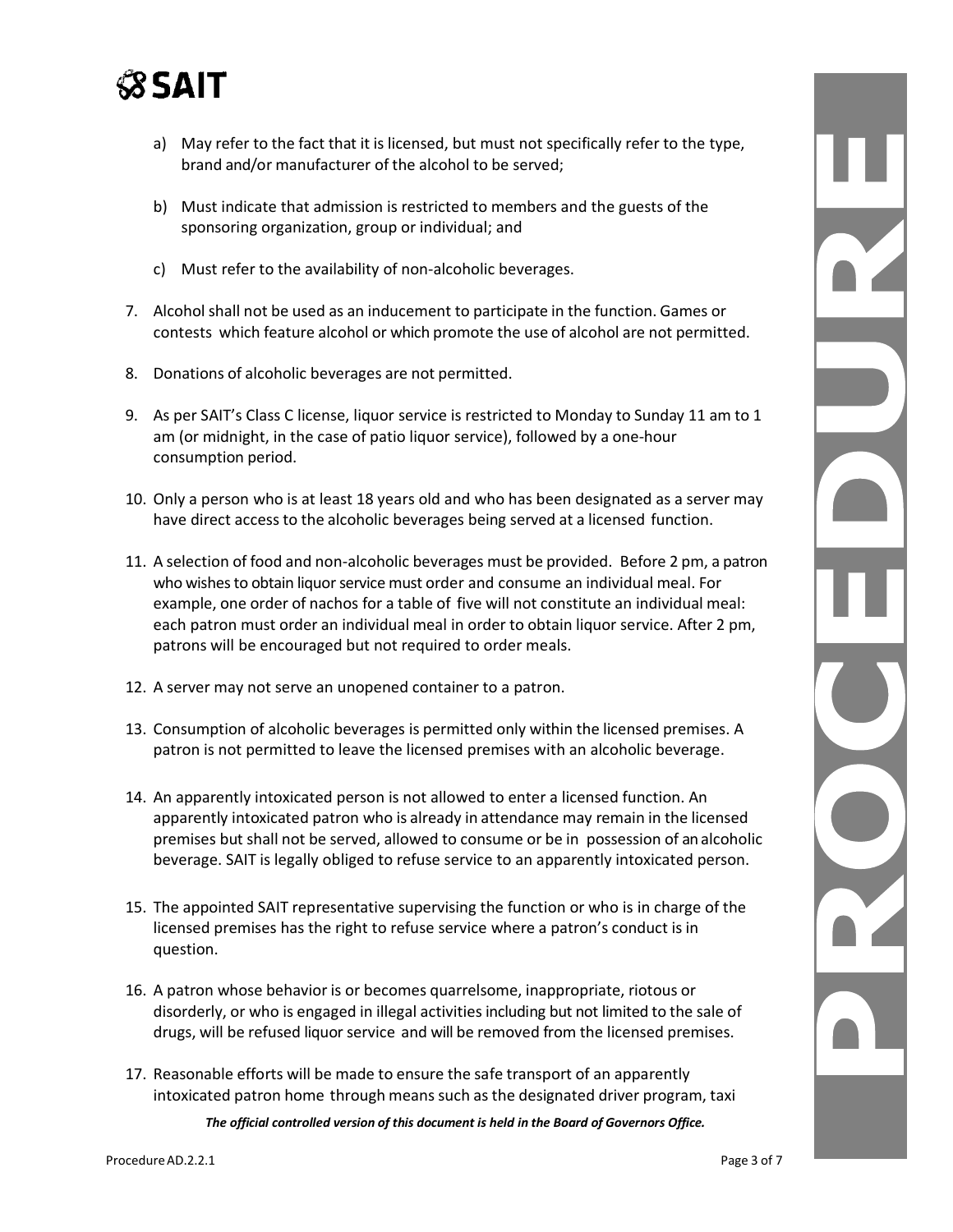

or public transportation at the patron's own expense.

18. Refer to the Alberta Gaming and Liquor Commission's Licensee Handbook for complete license requirements.

#### **B. Minors**

- 1. A minor may not sell, serve or handle alcoholic beverages in any manner.
- 2. A minor may not receive liquor service in any licensed premises under any circumstances.
- 3. A minor may not attend a licensed function unless the Alberta Gaming and Liquor Commission has approved that minor's attendance in advance.
- 4. The SAIT representative supervising the function or who is in charge of the licensed premises has the right to refuse service where a patron cannot provide appropriate proof of age.

#### **C. Server Staff Requirements**

- 1. A person designated as a server at SAIT is required to:
	- a) Ensure the licensed premises are safe, considering that patrons are consuming an intoxicating substance and may be more likely to have accidents;
	- b) Ensure the maximum occupant load is not exceeded;
	- c) Help detect an apparently intoxicated patron;
	- d) Make a reasonable effort to ensure the safe transport of an apparently intoxicated patron home through means such as the designated driver program, taxi or public transportation at the patron's own expense;
	- e) Make reasonable attempts to prevent a patron from injury or from injuring others;
	- f) Prohibit activities that may cause personal injury;
	- g) Refuse liquor service to an apparently intoxicated patron, as it is an offence under the *Gaming and Liquor Act* to provide liquor service to an apparently intoxicated patron and as the server may be civilly liable if the server does so;
	- *The official controlled version of this document is held in the Board of Governors Office.* h) Successfully complete the Alberta Gaming and Liquor Commission ProServe Liquor Staff Training Program, or an equivalent program approved by a designated Commercial Services supervisor/manager and the manager responsible for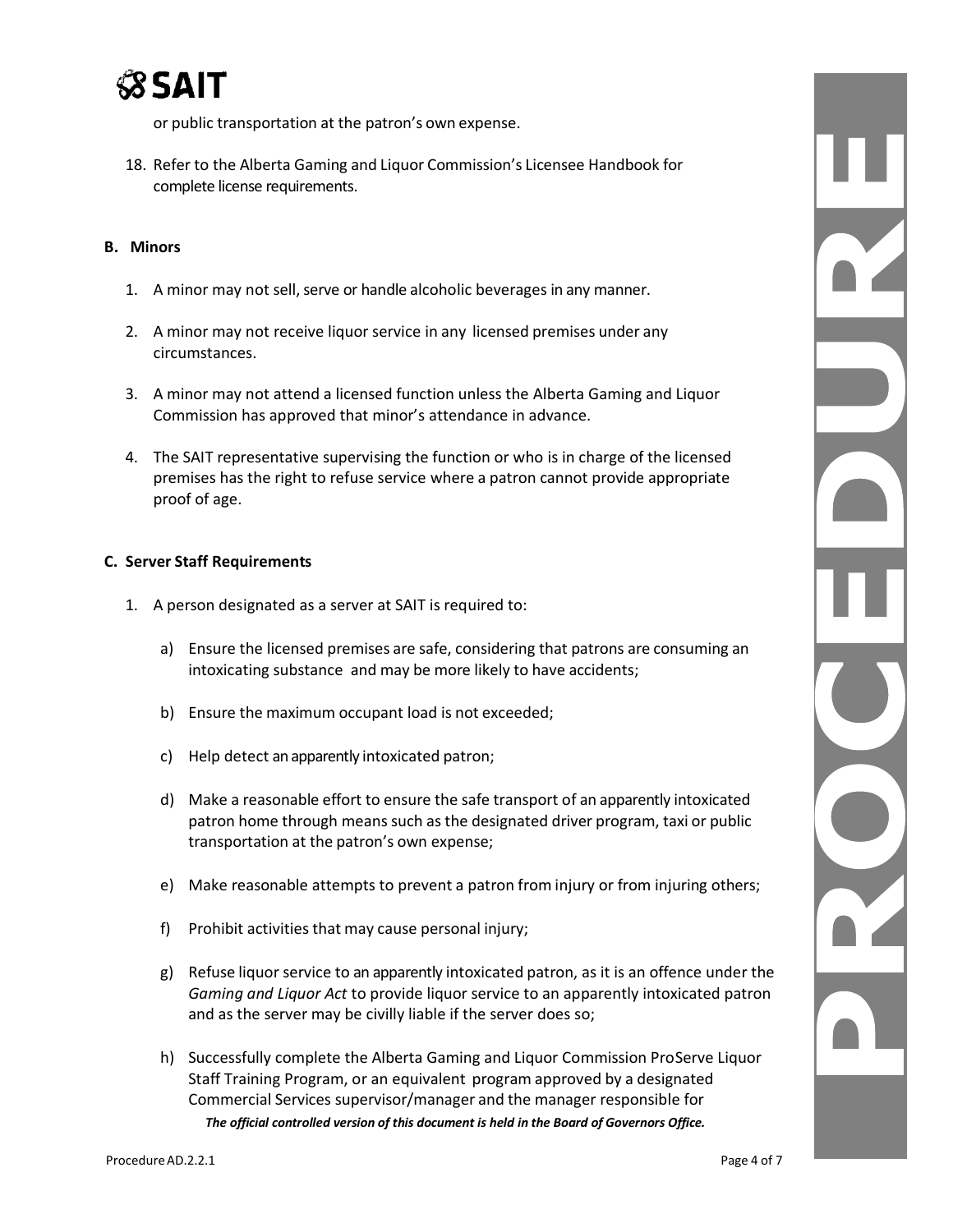

corporate health and safety; and

- i) Take appropriate actions to reduce the risk of patron assault.
- 2. In relation to the Highwood Dining Room:
	- a) School of Hospitality and Tourism students are not considered server staff for the purposes of paragraph C.1.h) of this procedure.
	- b) The instructors at the Highwood Dining Room are responsible for supervising their students and for ensuring that the Highwood Dining Room follows this procedure.
- 3. Servers should review the Alberta Gaming and Liquor Commission's Licensee Handbook.

#### **D. Liquor License**

- 1. SAIT's license covers the locations listed on Schedule A, an Associated Document to this procedure.
- 2. A liquor license extension is required if a licensed function is to be held in a room or area not listed on SAIT's license. To obtain the extension, contact the designated Commercial Services supervisor/manager.

#### **E. SAIT-Sponsored Functions**

- 1. If a SAIT-sponsored function is to include the consumption of alcoholic beverages:
	- a) Contact the designated Commercial Servicessupervisor/manager for consultation, approval, planning and liability information;
	- b) Receive written approval from the designated Commercial Services supervisor/manager to hold the function and for alcoholic beverages to be consumed at the function; and
	- c) Obtain a liquor license if the function is to be held in a room or area not listed on SAIT's license.
- 2. Alcoholic beverages must be obtained through Commercial Services' food service provider.
- 3. Procedure AD.2.14.2 [Commercial Sales on Campus](https://www.sait.ca/assets/documents/about-sait/policies-and-procedures/administration/ad-2-14-2-foodstuffs.pdf)  Foodstuffs applies to SAITsponsored functions.

#### **F. Enforcement of Procedure**